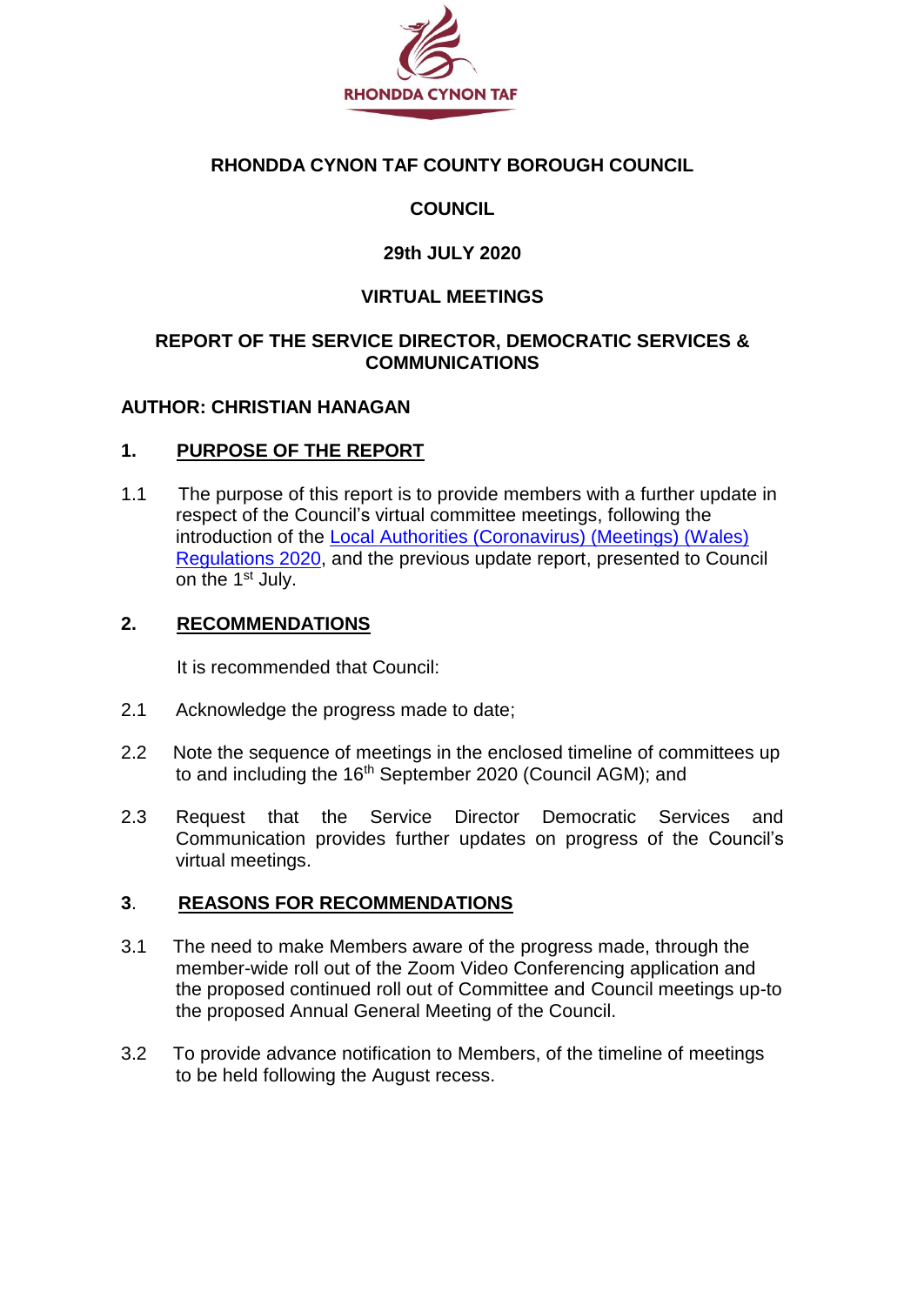#### **4. BACKGROUND**

- 4.1 At the Council meeting held on the 1<sup>st</sup> July 2020, Members were provided with an update on the roll out of committee functions operating virtually.
- 4.2 The report advised members on the incremental approach being taken, which had provided all Members with the opportunity to gain experience operating virtually and for the Zoom applications to be made accessible to all Councillors.
- 4.3 During the first phase, and with the support of Group Leaders, Committee Chairs and Vice Chairs, meetings of the Cabinet, Planning & Development and Overview & Scrutiny Committees, were prioritised and held virtually.
- 4.4 Members were also advised that through this approach, the Overview & Scrutiny Committee, as the overarching scrutiny Committee, would undertake a council side strategic role, with all Chairs and Vice Chairs of the four themed scrutiny committees being invited to participate in the work of this committee in the immediate future.
- 4.5 At that time, Members were informed that all Elected Members and Coopted Members had been provided with the Zoom application and that comprehensive training arrangements had been made available. A number of functions, include Cabinet, Planning and Council are discharging their responsibilities on a regular virtual basis.

### **5**. **VIRTUAL MEETINGS TO DATE**

#### Virtual Meeting Activity

- 5.1 The initial roll out and first phase of virtual meetings, was based on the Council's business needs at the time and the requirement to establish its decision-making committees, such as Cabinet, and the Planning & Development Committee, as well as the Overview & Scrutiny committee, to maintain robust scrutiny of service delivery and decisions. Since that time there have been a large number of other committees and joint committees held in a virtual setting, which have supported the reintroduction of the Council's democratic arrangements.
- 5.2 Since the last update, the meetings set out below in the table have been undertaken based on the need to resume business, and has included the Llwydcoed Crematorium Joint Committee to review its Budget Monitoring Update, the Audit Committee, to considering key reporting matters and the LEA Governor Appointment Committee to consider applications for the appointment of Local Education Authority Governors in a timely way.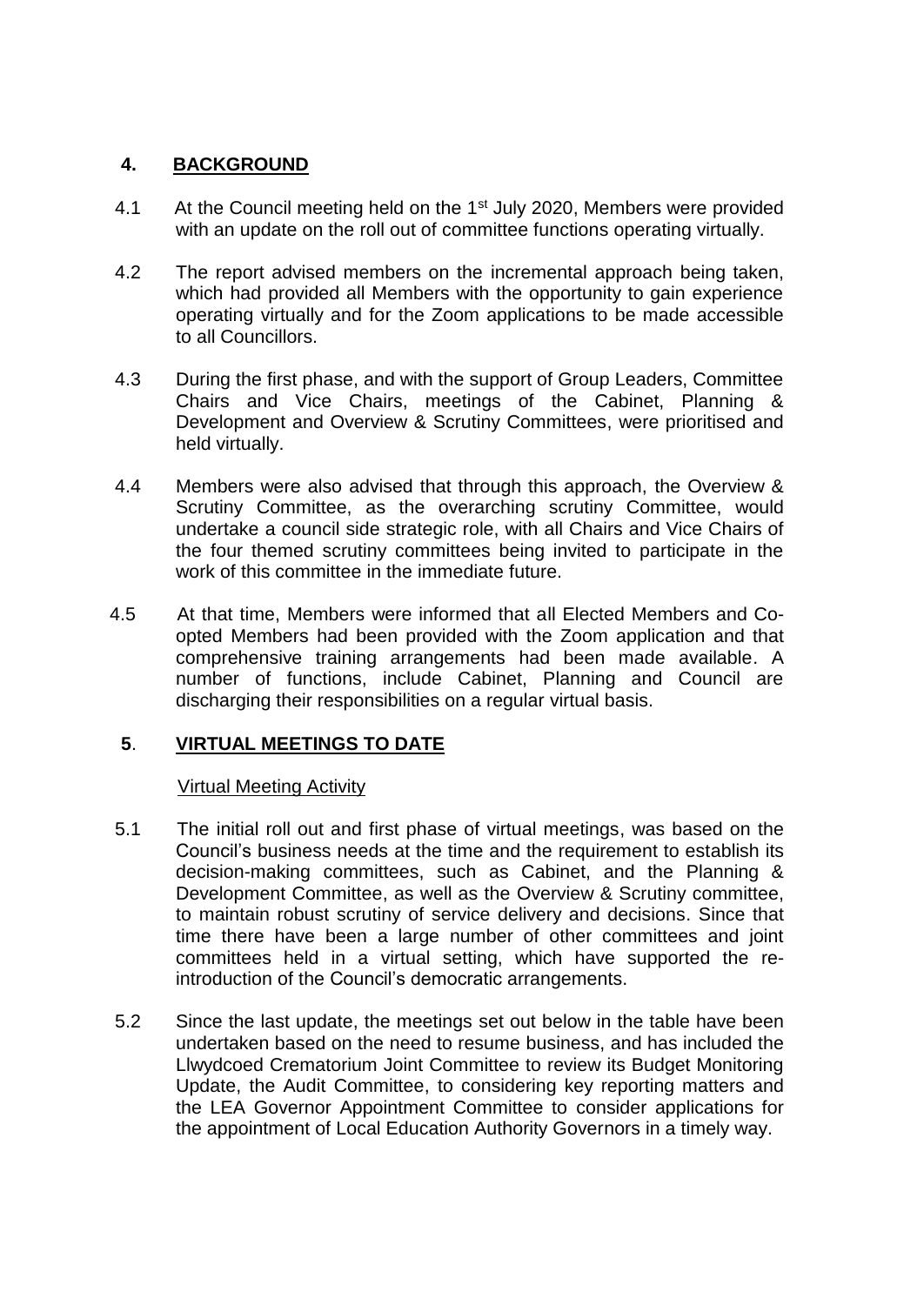| <b>DATE</b>                               | <b>Committee/ Function</b>                               |
|-------------------------------------------|----------------------------------------------------------|
|                                           |                                                          |
| Thursday, 9th July<br>12.30pm-1.30pm      | <b>Appointments Committee</b>                            |
|                                           |                                                          |
| Thursday, 9th July<br>3pm                 | <b>Planning &amp; Development</b>                        |
|                                           |                                                          |
| Monday, 13th July,<br>2pm                 | Llwydcoed Crematorium Joint<br>Committee                 |
|                                           |                                                          |
| Tuesday, 14 <sup>th</sup> July,<br>2pm    | <b>Pension Fund Committee</b>                            |
|                                           |                                                          |
| Thursday, 16 <sup>th</sup> July,<br>3pm   | <b>Planning &amp; Development</b>                        |
|                                           |                                                          |
| Monday, 20 <sup>th</sup> July,<br>10.30am | <b>LEA Governor's Appointments</b><br>Committee          |
|                                           |                                                          |
| Monday, 20 <sup>th</sup> July<br>3pm      | <b>Audit Committee</b>                                   |
|                                           |                                                          |
| Monday, 20 <sup>th</sup> July<br>9am      | <b>Appointments Committee</b>                            |
|                                           |                                                          |
| Wednesday, 22nd<br>July, 3pm              | <b>Children &amp; Young People Scrutiny</b><br>Committee |
|                                           |                                                          |
| Friday, 24th July,<br>3pm                 | <b>Extra-Ordinary Council</b>                            |
|                                           |                                                          |
| Tuesday, 28th July,<br>2.30pm             | Cabinet                                                  |
|                                           |                                                          |
| <b>Wednesday 29th</b><br>July, 3pm        | Council                                                  |
|                                           |                                                          |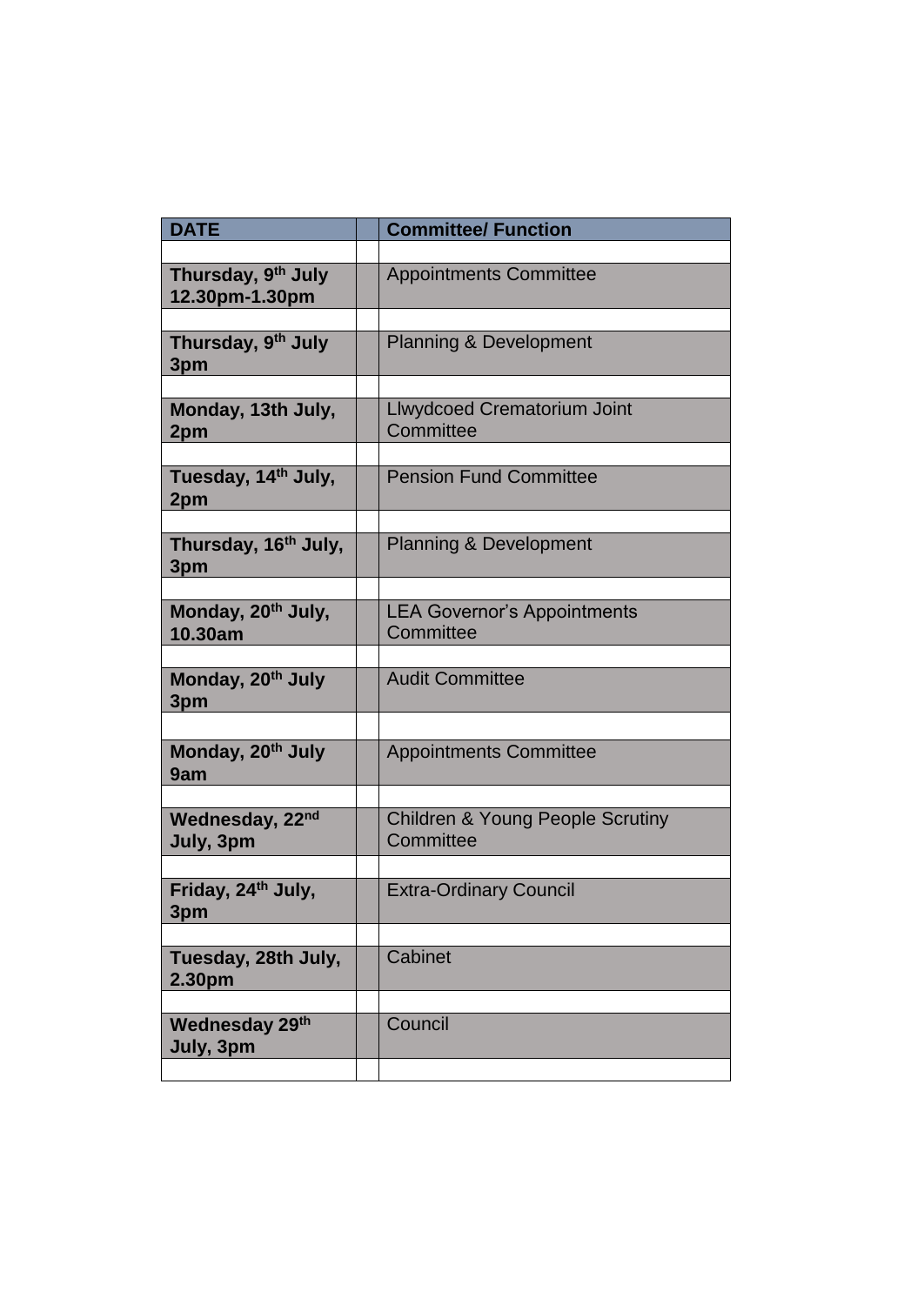- 5.3 Each committee has received a consistent model of approach, including training for the individual members, business matters in advance of the meeting, one-to–one preparation meetings with Chairs, and planning meetings with the Democratic Services Team in advance of the formal committee.
- 5.4 In the case of the Llwydcoed Crematorium Joint Committee, the same support was offered to members of Merthyr Tydfil County Borough Council

#### Public Participation

- 5.5 Public participation remains a priority with the progression of the Council's virtual meetings and recent Planning & Development Committees have welcomed a number public speakers to their meetings. Following their original application to speak, residents or applicants follow a simple process to enable them to access the meeting safely and securely at the appropriate time. They were afforded the opportunity to address Committee on their planning applications for up to five minutes within the virtual meeting setting.
- 5.6 Clear guidance has been developed to assist residents who have requested to formally speak at planning. Positive feedback has been received from this virtual opportunity. The Council continues to offer more traditional means of engagement, such as written submissions, which may be considered by committee members as part of their deliberations.
- 5.7 The decision as to whether a meeting is recorded remains with the Chair of that committee and is determined by the Head of Democratic Services, based upon the public interest in the business being considered, balanced against the Officer resource required to facilitate this. Since the initial roll out a number of formal meetings have been recorded and published on the council website including most recently the Overview & Scrutiny Committee held on the 26<sup>th</sup> June 2020 and Full Council held on the 1<sup>st July</sup> 2020. All Cabinet and Planning Committees undertaken todate have been recorded and published.
- 5.8 Consideration will need to be given over the comings weeks, into how the Council would facilitate the provisions which are provided for the public to engage, within the Council's constitution, in other committee settings, in this new virtual way.

#### . Welsh Translation Function

5.9 Progress has been made with Welsh translation arrangements within a virtual setting. Following thorough testing with internal council services, our Welsh speaking Members and with the support of Group Leaders,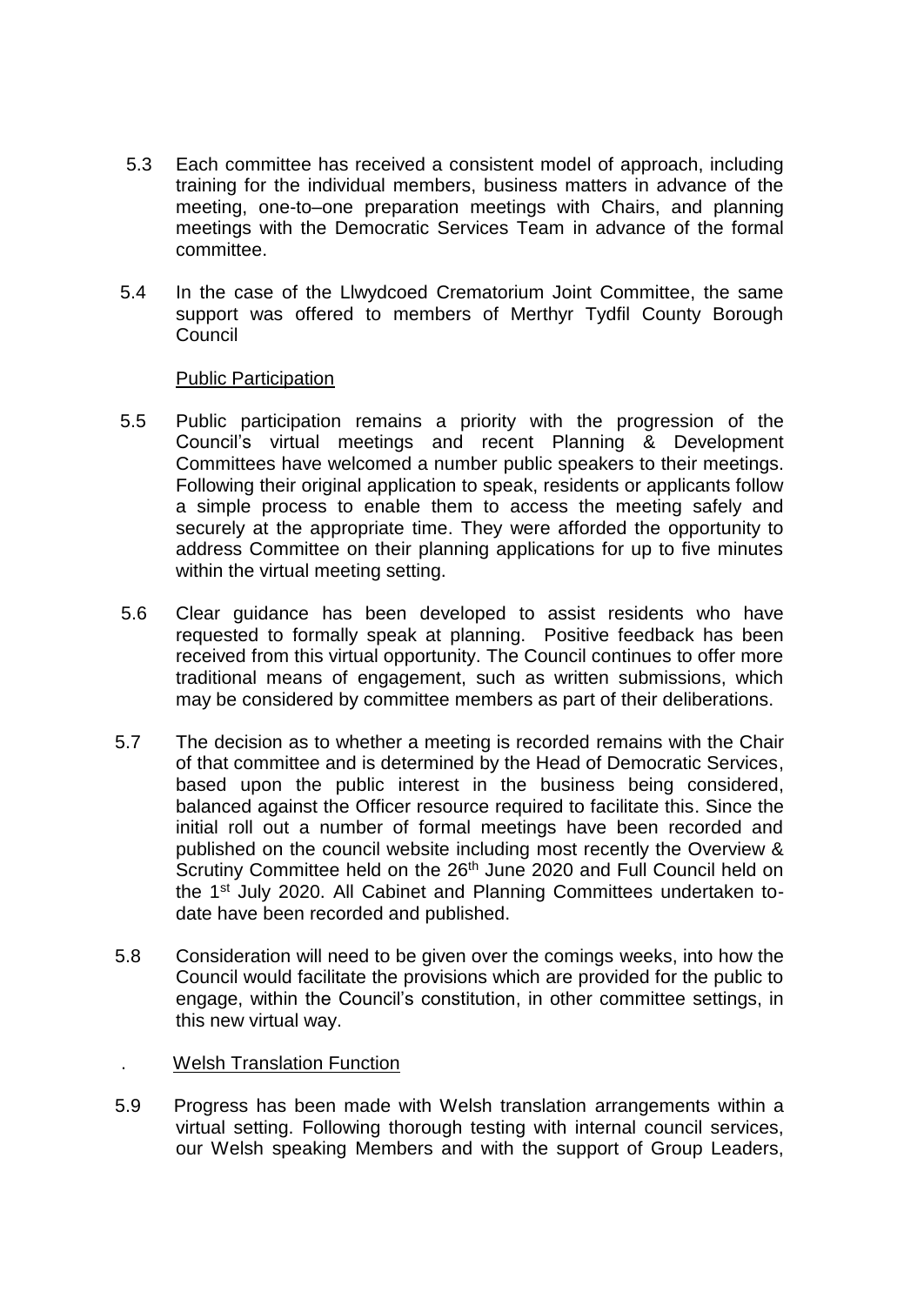the facility was successfully piloted at the Overview & Scrutiny Committee held on the 26<sup>th</sup> June and continues to be used where appropriate.

#### Scrutiny

.

- 5.10 The Overarching Scrutiny Committee held its first virtual meeting on the 26<sup>th</sup> June 2020 to provide Members with the opportunity to develop an amended work programme for the extended municipal year 2019/20 and to identify any matters within the Cabinet forward work programme, to pre scrutinise or review in greater detail. For that reason the Chairs and Vice Chairs of the themed Scrutiny Committees were invited to attend and engage in the process. Consideration was also given to the Council's response to the Covid-19 emergency and a comprehensive update was provided by the Leader of the Council with contributions from the Chief Executive and the Senior Leadership Team.
- 5.11 All members of the committee contributed to this scrutiny process and a number of outcomes were recorded for further review. Members understood that the current approach to scrutiny needs to proportionate and fit within the current constraints the council is facing, as well as recognising the need to realign the immediate scrutiny work programme, to encompass the Council's response to the Covid-19 pandemic and the current recovery process.
- 5.12 At the same meeting, the Director of Education & Inclusion Services delivered a verbal update in respect of the opportunity to return to school on the 29th June for all statutory school aged pupils.
- 5.13 The Children & Young People's Scrutiny Committee, will be the first thematic scrutiny committee to convene virtually and will provide the opportunity for Members to scrutinise, review and challenge the Council's response to the Covid-19 pandemic from an education perspective. The committee has been convened for the 22<sup>nd</sup> July 2020. A second meeting of this committee will take place in September to consider the Children's Services aspects of its Terms of Reference.
- 5.14 In order to maintain the momentum and engagement in the Council's Scrutiny process it is proposed that the next Overview & Scrutiny Committee will be held on the 30<sup>th</sup> July 2020 with a view to reviewing and challenging recent information considered by the Cabinet, on the Council's response to Covid-19, together with its overarching and council wide approach to deal with other council matters.
	- 5.15 The Health & Well-being Committee will meet for the first time virtually in September, with the Overview & Scrutiny Committee undertaking its third meeting prior to the conclusion of this extended municipal year.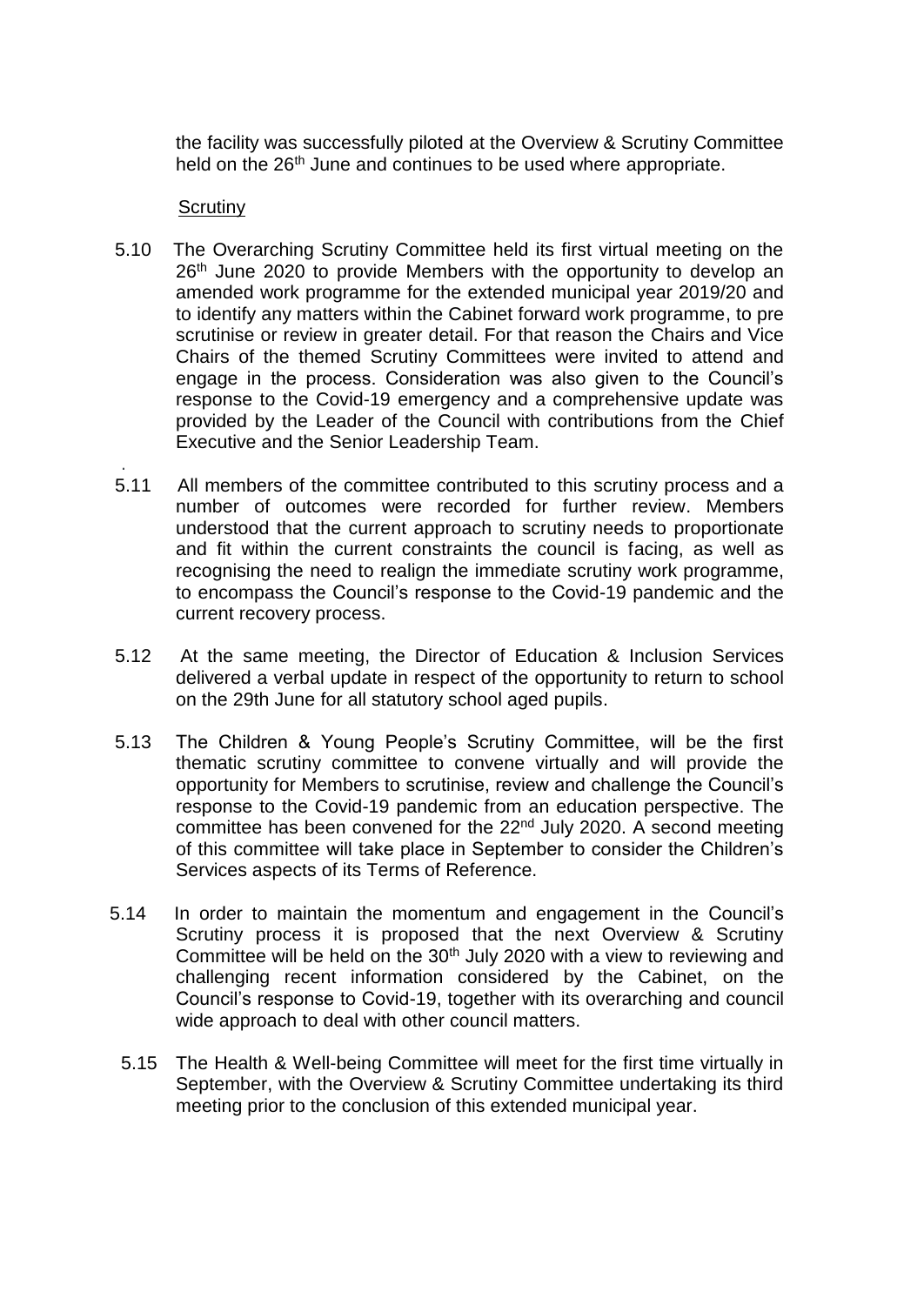5.16 In response to the democratic business needs, flexibility has been provided to convene meetings of the Finance & Performance Scrutiny Committee or the Public Service Delivery Scrutiny Committee, when appropriate.

#### **6 TIMELINE FOR UP AND COMING COUNCIL COMMITTEE MEETINGS**

- 6.1 Members will note the timeline for forthcoming council meetings up until the Council's Annual General Meeting (AGM) on the 16<sup>th</sup> September 2020 as set out below. Members will be familiar that the business of a number of other committee functions feed into the Council AGM, and therefore this date continues to be reviewed.
- 6.2 As set out in section 5, a number of Scrutiny Committees will be convened in early September to consider the ongoing response of the Council to Covid-19 and the recovery plans that will be implemented over the coming weeks.
- 6.3 The current schedule of meetings is set out below. This calendar is subject to change and additional meetings may be added, in response to business requirements:-

| <b>DATE</b>                                      | <b>COMMITTEE/FUNCTION</b>                                                  |
|--------------------------------------------------|----------------------------------------------------------------------------|
|                                                  |                                                                            |
| Thursday 30th July 10am                          | <b>Corporate Parenting Board</b>                                           |
|                                                  |                                                                            |
| Thursday, 30 <sup>th</sup> July, 3pm             | <b>Overview &amp; Scrutiny Committee</b>                                   |
|                                                  |                                                                            |
| 1 <sup>st</sup> September,<br>Tuesday,<br>5pm    | <b>Democratic Services Committee</b>                                       |
|                                                  |                                                                            |
| 2 <sub>nd</sub><br>Wednesday,<br>September, 3pm  | <b>Health &amp; Wellbeing Scrutiny Committee</b>                           |
|                                                  |                                                                            |
| Thursday, 3 <sup>rd</sup> September,<br>5pm      | <b>Planning &amp; Development</b>                                          |
|                                                  |                                                                            |
| Monday, 7th September,<br>5pm                    | <b>Overview &amp; Scrutiny Committee</b>                                   |
|                                                  |                                                                            |
| Wednesday,<br>9th<br>September, 5pm              | Children & Young People Scrutiny<br><b>Committee (Children's Services)</b> |
|                                                  |                                                                            |
| 16 <sup>th</sup><br>Wednesday,<br>September, 3pm | Council (AGM)                                                              |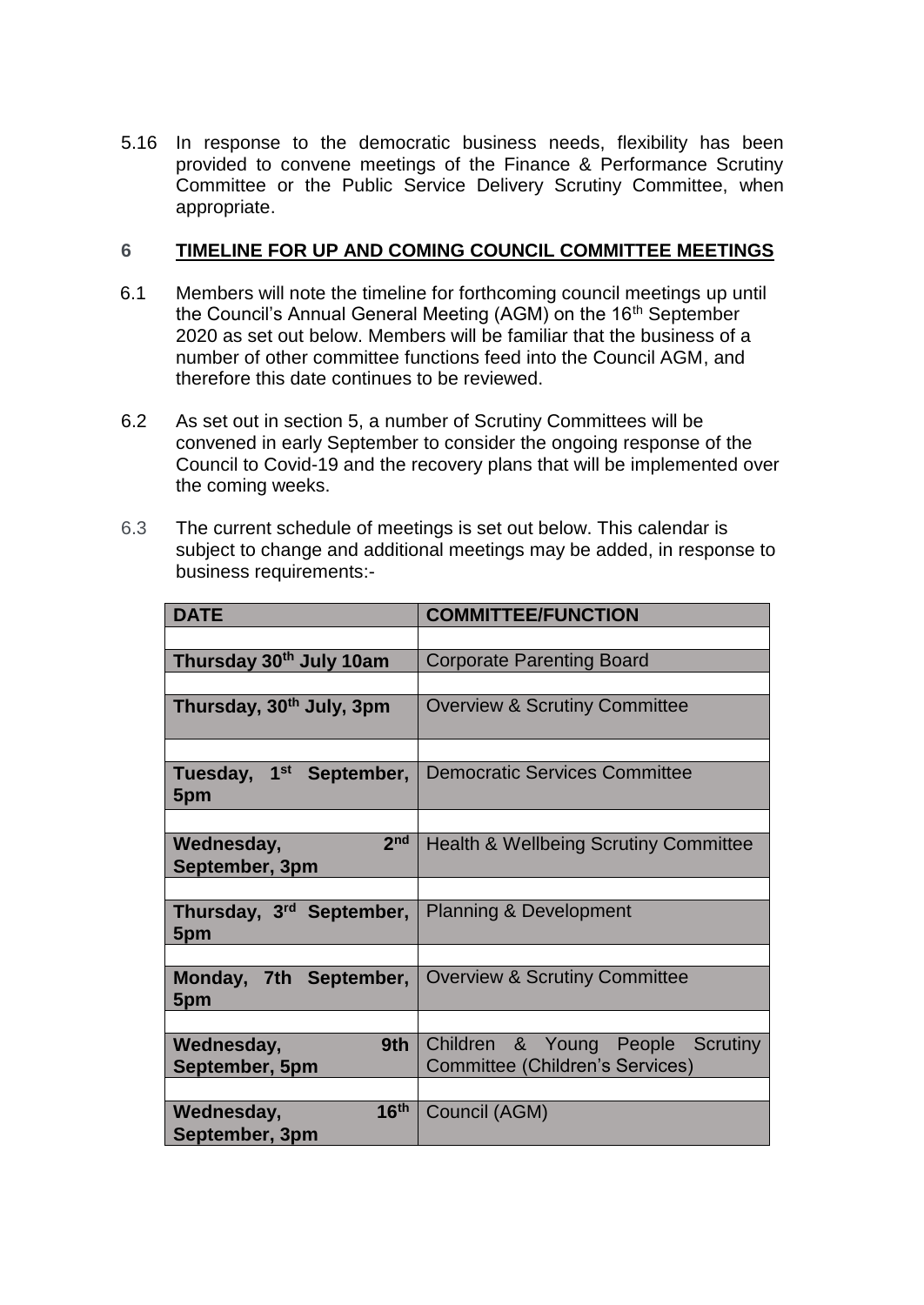## **7. THE NEXT STEPS**

- 7.1 The incremental roll out of virtual meetings has provided Members with the opportunity to familiarise themselves with virtual technology and meeting etiquette and to receive sufficient support from ICT/Council Business Unit to secure the efficient running and broadcasting of a meeting.
- 7.2 It has been a swift learning process for Members and Officers alike but confidence has grown as meetings progress and by adopting a "lessons learned" approach following each committee, the Council is developing a positive approach towards its virtual meetings. The timelines demonstrate that a number of committees have and continue to take place over the coming weeks to enable maximum engagement and participation by all Members.
- 7.3 The Service Director Democratic Services and Communications in discussions with Group Leaders, will continue to review the progress of these meetings in a virtual setting, to identify any areas where further training and/or support is required and to manage any emerging challenges associated with carrying out the council's governance role during the COVID-19 crisis. Progress will continue to be reported at appropriate intervals.
- 7.4 Members will be aware that a number of improvements are currently in progress to assist the digitalisation of the Chamber, to support the broadcasting of committees in the future, and to continue delivering our 'paper-light approach' to committee management and importantly to enhance access opportunities.
- 7.5 The coming weeks will require continued engagement with Group Leaders and the wider membership of the Council, in respect of how our future committee arrangements will look. One option for consideration may be how we might approach facilitating hybrid meeting arrangements in the future. Approaches in the future should certainly seek to ensure that the progress we have been made, in a very short space of time, which have enhanced the opportunities for members to engage in their role, can be further developed as part of how operate and work as a democratic organisation.

### **8. EQUALITY AND DIVERSITY IMPLICATIONS**

8.1 An Equality Impact Assessment is not required as the contents of the report are for information purposes only.

## **9. CONSULTATION**

9.1 Engagement and the approaches being considered continues to be undertaken with Group Leaders and Committee Chairs.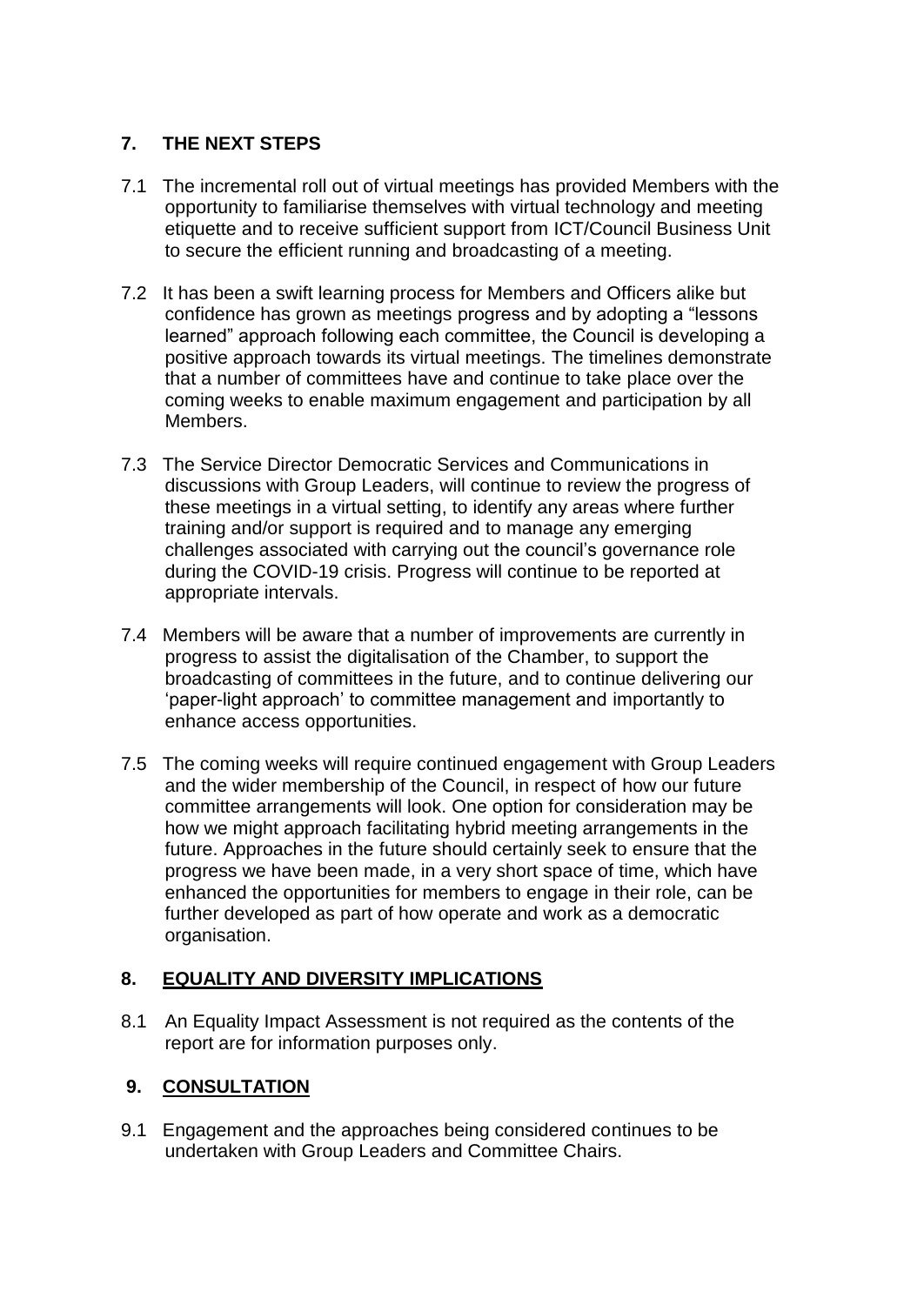## **10. FINANCIAL IMPLICATIONS**

10.1 There are no financial implications aligned to this report.

## **11. LEGAL IMPLICATIONS**

11.1 There are no financial implications aligned to this report.

#### **12. CONCLUSION**

12.1 The Council continues to build confidence with its virtual meetings and has responded to the need to develop member and officer decisionmaking which is facilitated by remote working. Virtual meetings continue to offer equal access to all Members as the Council moves from crisis response to recovery.